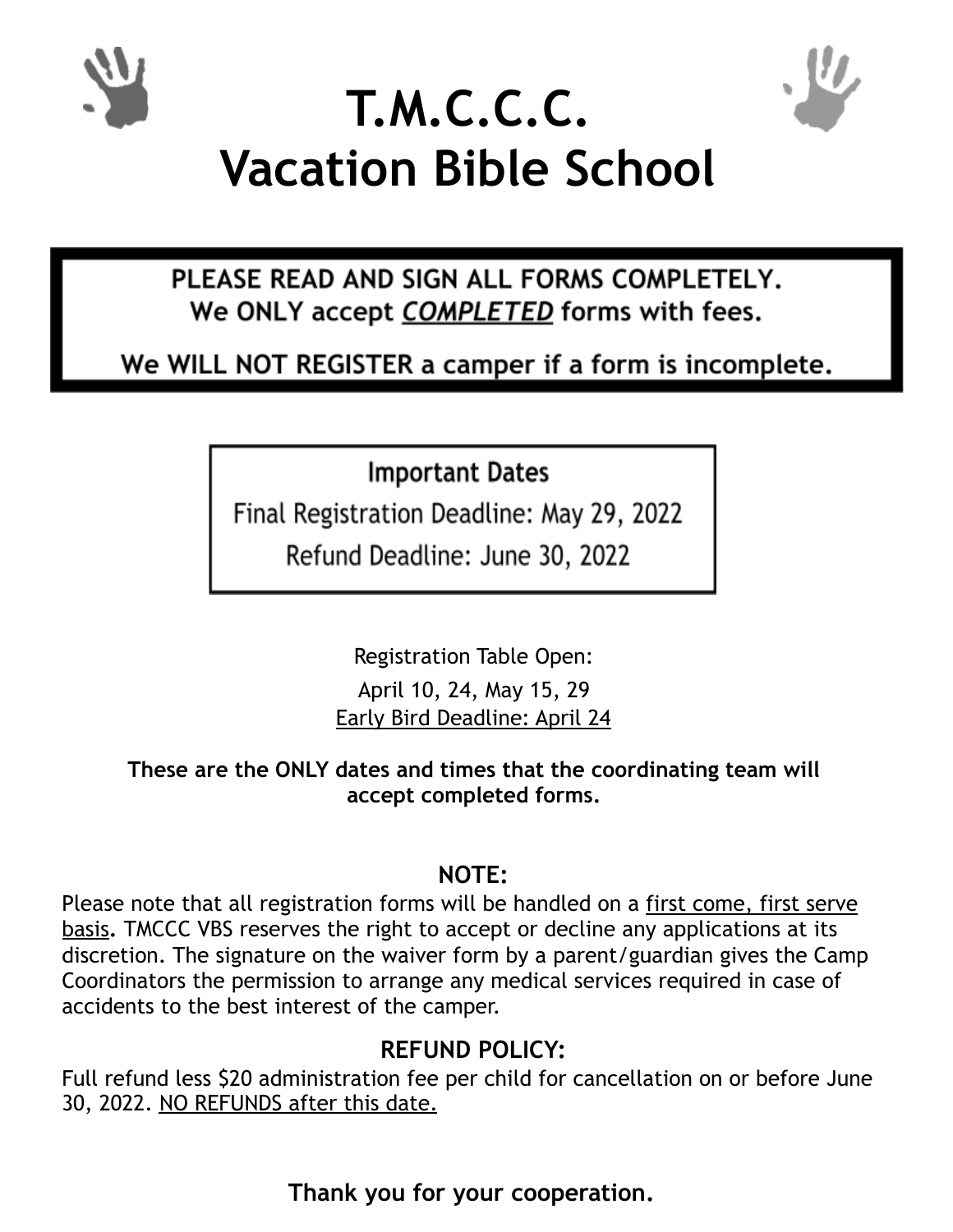

# **T.M.C.C.C.**



# **Vacation Bible School 2022**

TMCCC Vacation Bible School is a non-profit day camp for children in grades 1 to 8. The purpose of this camp is to help your child appreciate God's love and to build a close relationship with Him. We also want to help them cultivate friendships with others and develop a sound character within themselves. Various activities, including Bible lessons, crafts, snacks, songs, games, outings, and workshops will be offered to build up your child intellectually, socially, and spiritually.

| WHO?<br>Children ENTERING Grade 1 to 8 by<br><b>SEPTEMBER 2022</b>                       | WHERE?<br>Toronto Mandarin Chinese Community Church<br>2230 Birchmount Rd.<br>Scarborough, ON M1T 2M2<br>(SW of Birchmount Rd. and Sheppard Ave.)<br>416-299-3399 |  |  |
|------------------------------------------------------------------------------------------|-------------------------------------------------------------------------------------------------------------------------------------------------------------------|--|--|
| WHEN?<br>July 4-15, 2022(2 weeks, 1 session)                                             | WHY?<br><b>ENERGETIC Singing!</b>                                                                                                                                 |  |  |
| <b>Camp Hours:</b>                                                                       | <b>CREATIVE Crafts!</b>                                                                                                                                           |  |  |
| Monday-Friday 9:00am-5:00pm<br>Drop Off Time 8:30am-9:00am<br>Pick Up Time 5:00pm-5:30pm | <b>INTERACTIVE Bible Activities!</b><br><b>SPECIAL Workshops!</b><br>YUMMY (& Nutritious) Snacks!<br><b>FUN Outings!</b>                                          |  |  |

|                      | 1 child | 2 siblings             | 3 siblings           |
|----------------------|---------|------------------------|----------------------|
| <b>Regular Price</b> | 200     | $(200*2) - 10=$<br>390 | $(200x3)-20=$<br>580 |

**HOW?**

#### **Cost of Camp: \$200, EARLY BIRD: \$190**

Includes 1 camp t-shirt, daily snacks, outings, and specialty workshops.

SIBLING DISCOUNT: \$10 discount per sibling

#### PAYMENT:

Cheques preferred (Payable to 'Toronto Mandarin Chinese Community Church'.)

#### For more information please contact:

tmcccvbs@gmail.com Julie Yu: 416 454 5987 Esther Lai: 416 420 0624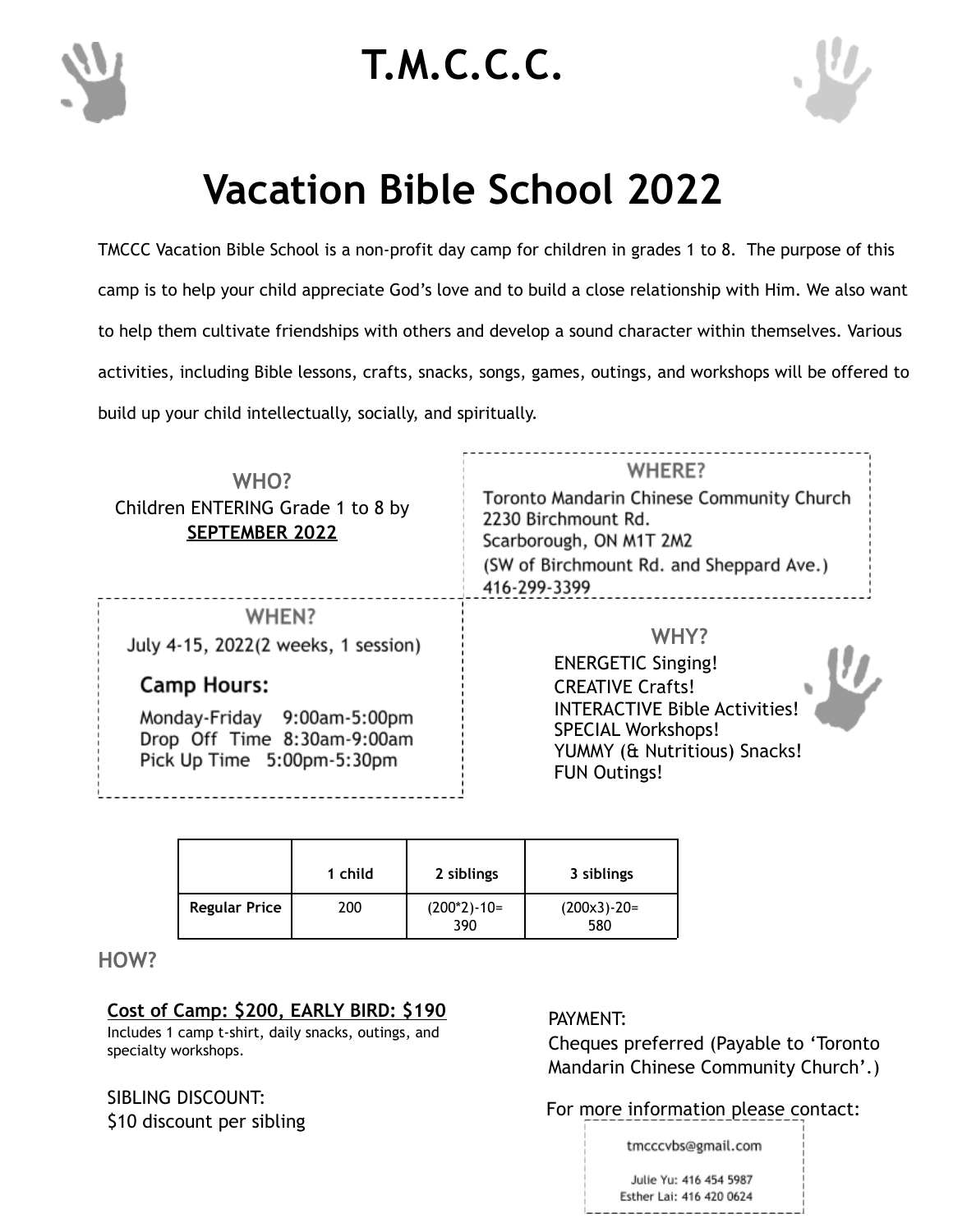## **IMPORTANT INFORMATION**

#### **DROP OFF / PICK UP INFO**

Please be **PUNCTUAL** when dropping off and picking up your child. VBS hours of operation are between **9:00am and 5:00pm**. Drop-off times are between **8:30am and 9:00am**, and pick-up times are between **5:00pm and 5:30pm**.

The following charges will be incurred if prior notice is not provided.

EARLY DROP-OFF:

**\$1** per **10 minutes** between 8:00-8:30am LATE PICK-UP:

> **\$1** per **2 minutes** between 5:30–6:00pm **\$1** per **1 minute** after 6:00pm

Please be sure to sign in each morning and sign out after camp every day. We discourage late arrivals as this disrupts our schedule as well as creates stress upon our staff.

#### PERSONAL BELONGINGS

We are not responsible for any loss or damage to personal belongings or toys that the children may bring to camp. As well, the VBS Staff reserve the right to confiscate (returned at the end of the session) any of your child's belongings if it interferes with any VBS activities.

#### **LUNCHES AND MEDICATIONS**

Please send your child to camp each day with a **LUNCH** that **DOES NOT REQUIRE HEATING**. We will provide a snack twice a day. **DO NOT** pack anything with **NUTS or PEANUTS** in your child's lunch, as there are children with severe allergies.

If your child requires special medication, please have it **clearly labelled with your child's name and dosage instructions** and leave it with the staff at the registration table.

#### **CAMP T-SHIRTS**

Your child will be given a **camp t-shirt** on the first day of camp. Please make sure your **child is wearing it each day we have a field trip** as this helps our staff to keep our campers from straying from our group.

#### **CAMP ACTIVITIES**

We strongly recommend you allow your child to fully participate in all camp activities. However, if you do not wish your child to participate in certain activities, please notify the Coordinators in writing, in advance.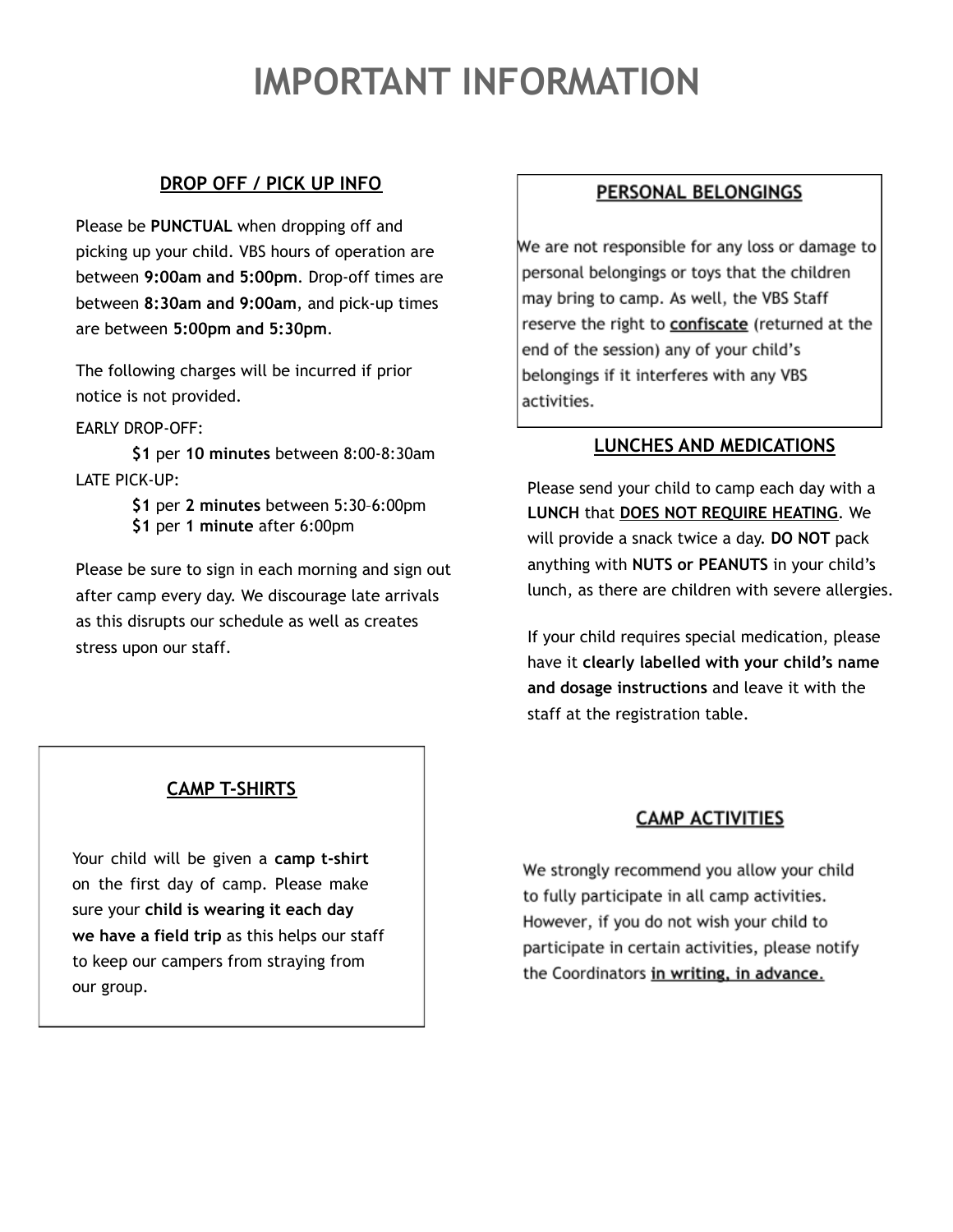## **ITEMS TO BRING TO CAMP**

## **THE FOLLOWING ITEMS MUST BE BROUGHT**

## **EACH DAY:**

- o Lunch (that does not require heating; no foods with nuts)
- o Backpack
- o Small bottle of sunscreen
- o Hat
- o Water

### **FOR OUTINGS:**

- o Wear camp t-shirt (given the first camp day)
- o Backpack
- o Extra drinks/snacks with lunch
- o Water
- o Hat
- o Swimming sessions: towel, swimsuit, plastic bag and a change of clothing

## **PLEASE MAKE SURE ALL ITEMS ARE LABELLED.**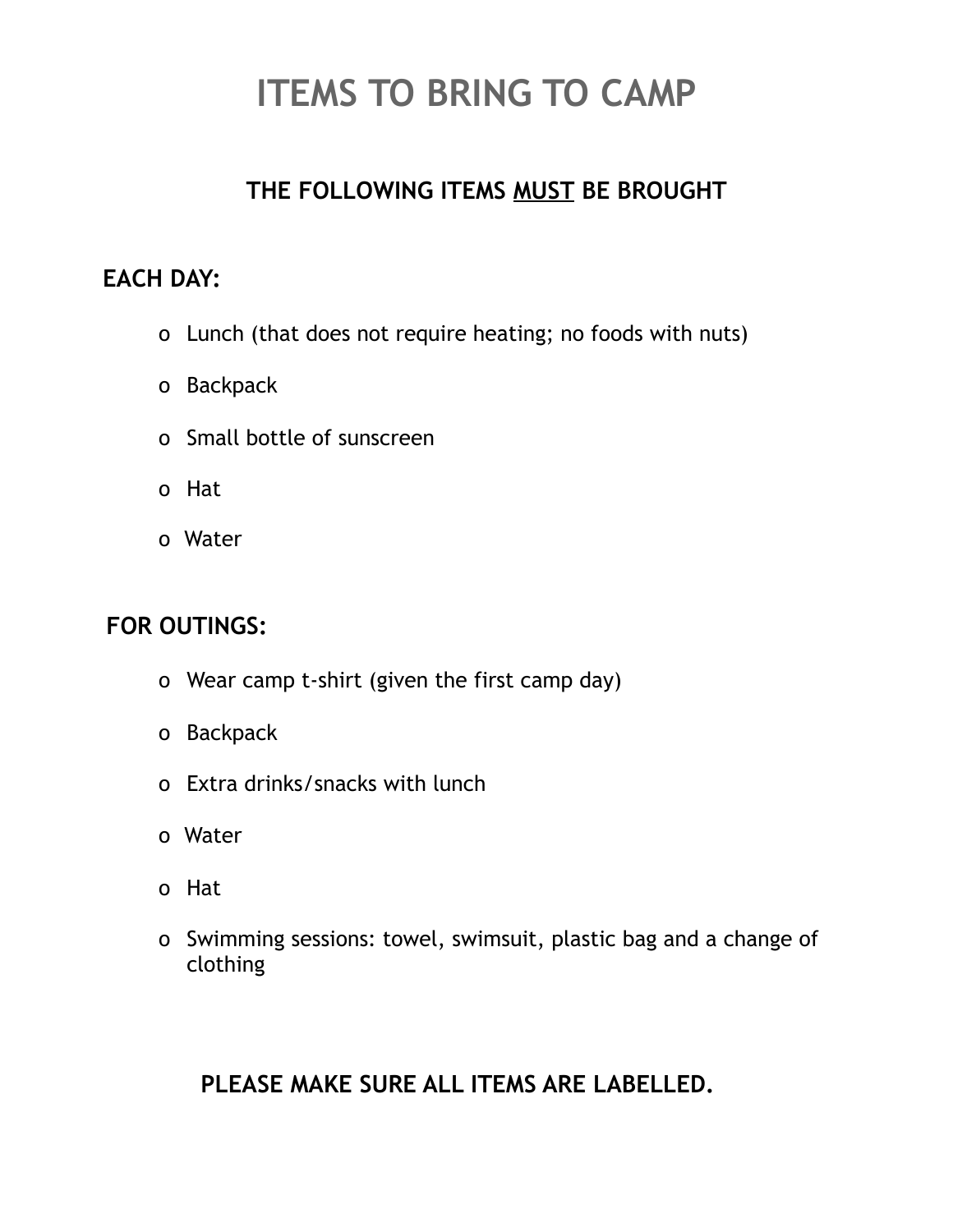## **REGISTRATION FORM—PLEASE PRINT CLEARLY**

|                                                    |  |                                      |    |  | Girl Boy Grade (SEPT 2022): _______                                              |
|----------------------------------------------------|--|--------------------------------------|----|--|----------------------------------------------------------------------------------|
|                                                    |  |                                      |    |  | Birth Date:___________________________________Home Phone: ______________________ |
|                                                    |  |                                      |    |  |                                                                                  |
| $T-Shirt Size: S(8-10)$                            |  | $M(10-12)$ $L(14-16)$                |    |  |                                                                                  |
|                                                    |  | Adult S Adult M Adult L              |    |  |                                                                                  |
| Do you attend a church?                            |  | Yes                                  | No |  |                                                                                  |
|                                                    |  |                                      |    |  | If yes, please specify: $\_\_\_\_\_\_\_\_\_\_\_\_\_$                             |
| Father's Name: ___________________________________ |  |                                      |    |  | Work Phone: __________________________                                           |
|                                                    |  |                                      |    |  |                                                                                  |
| Mother's Name:______________________________       |  | Work Phone: ________________________ |    |  |                                                                                  |
|                                                    |  |                                      |    |  |                                                                                  |
|                                                    |  |                                      |    |  |                                                                                  |
|                                                    |  |                                      |    |  |                                                                                  |
| Relationship to Child: _______________________     |  |                                      |    |  |                                                                                  |
| Family Doctor's Name:                              |  |                                      |    |  |                                                                                  |
| Health Card #:                                     |  |                                      |    |  |                                                                                  |
| Allergies & Other Medical Information:             |  |                                      |    |  |                                                                                  |
| Where did you hear from us?                        |  | Family/Friends                       |    |  | Promotions                                                                       |
|                                                    |  |                                      |    |  |                                                                                  |

## **DEADLINE FOR REGISTRATION IS SUNDAY MAY 29, 2022.**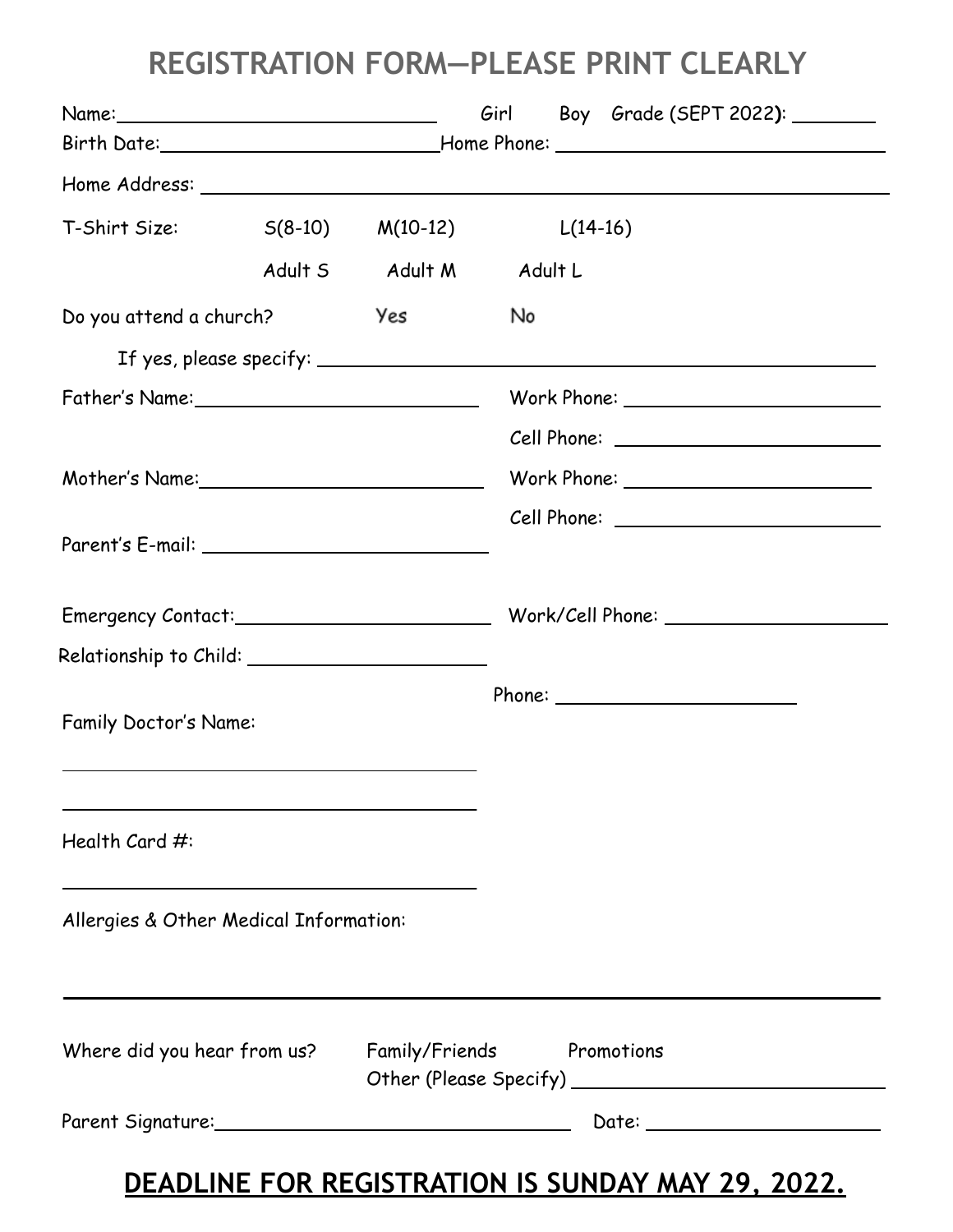## **TMCCC Children Ministry Waiver Form**

PERMISSION FORM FOR EXTRA CURRICULAR ACTIVITIES

DATE: July 4 - July 15, 2022 PLACE: TMCCC Vacation Bible School 2022

NAME OF CHILD

I/We hereby consent to the participation of my/our child in supervised curriculum-related and extracurricular activities during or beyond regular meeting time, at church or beyond church grounds.

It is understood that there shall be no liability to the Toronto Mandarin Chinese Community Church, Toronto Mandarin Chinese Community Church Children Ministry Staff or any of its employees or agents for any injury or accident that should arise to my/our child while attending Children Ministry programs.

To the best of my/our knowledge, my/our child is in good health. I/We hereby agree to inform the Children Ministry immediately where he/she has been exposed to an infectious disease, and also where there is a known change in his/her physical condition.

In case of surgical emergency, and I/we are not immediately available for consultation, I/we give permission to the physician selected by the Toronto Mandarin Chinese Community Church Children Ministry Staff to hospitalize, secure proper treatment for and to order injections, anesthesia or surgery for my/our child as named above.

I/We acknowledge that lunch and transportation to and from church is the responsibility of the parents.

Date Parent Signature(s)